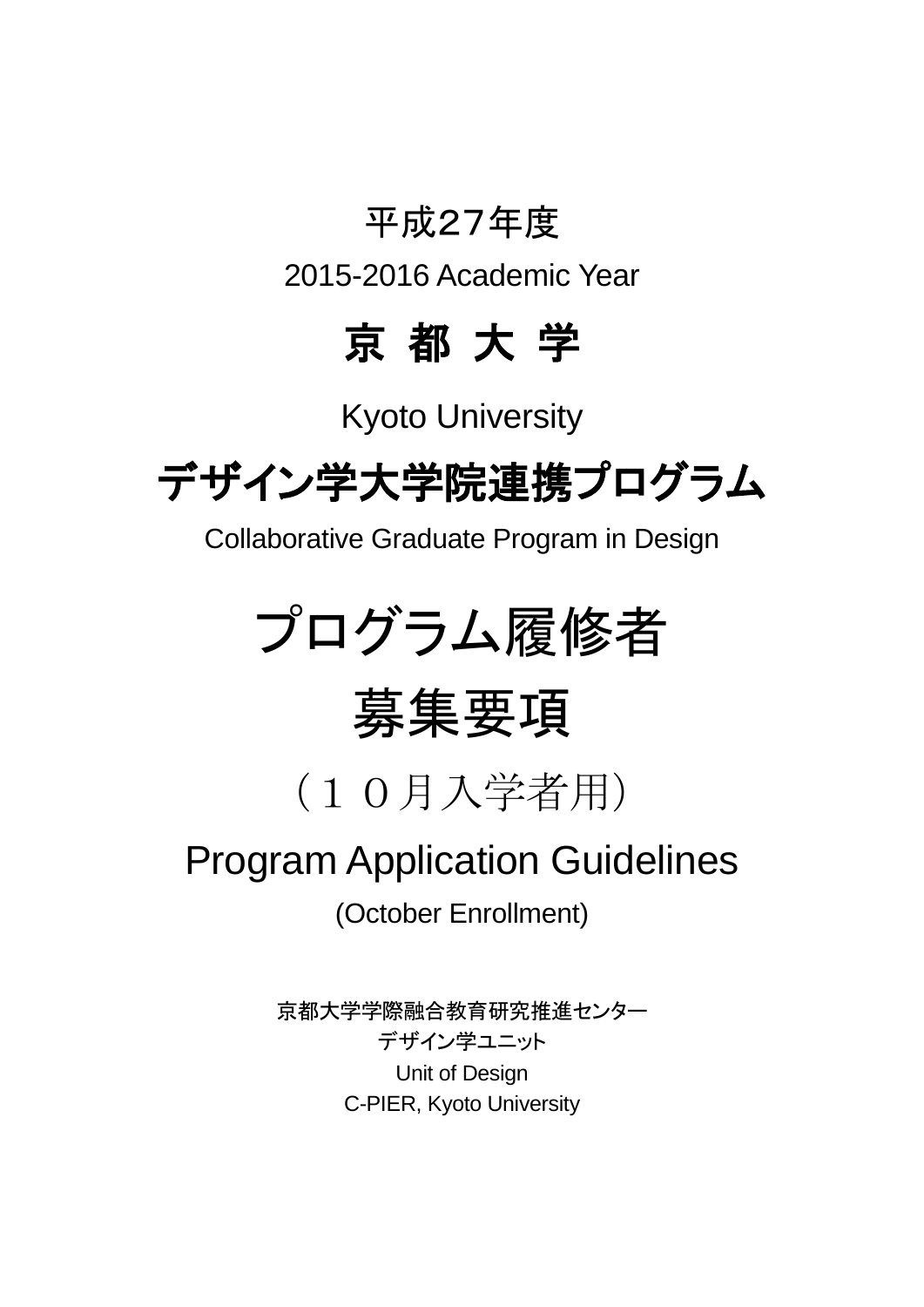### デザイン学大学院連携プログラムについて About the Collaborative Graduate Program in Design

国際社会は今、温暖化、災害、エネルギー、食糧、人口など複合的な問題の解決を求めて います。そこで本プログラムでは、異なる分野の専門家との協働によって「社会のシステム やアーキテクチャ」をデザインできる博士人材を育成します。またそのために、情報学や工 学の基礎研究を結集し、複雑化する問題を解決するための、新たなデザイン方法論を構築し ます。これによって、Cyber(情報学など)とPhysical(工学など)の専門家が、経営学、 心理学、芸術系の専門家と協働し問題解決が行えるよう教育を行います。要するに専門家の 共通言語としてデザイン学を教育し、社会を変革する専門家を育成します。こうした人材を、 ジェネラリストを意味する「T字型人材(T-shaped people)」と対比させ、専門領域を超え て協働できる突出した専門家という意味を込めて「十字型人材(+-shaped people)」と 呼び、本プログラムにより養成すべき人材像とします。

The global society is seeking solutions for complex problems regarding global warming, disasters, energy, food, and population. In this Program for Leading Graduate Schools, we propose Collaborative Graduate Program in Design to develop specialists capable of designing social systems and architectures in collaboration with experts from various fields.

To achieve this goal, we apply basic research in informatics and engineering to develop a novel design methodology for solving the pressing complex problems in global society. With this methodology, we educate experts in Cyber (such as informatics) and Physical (such as engineering) fields to develop their problem finding/solving skills in collaboration with experts in management, psychology, and the arts. In short, studying "design" as a common language between different fields, we develop experts who are capable of changing our society. We call such experts "+ shaped people," meaning outstanding experts who can collaborate with others beyond the boundaries of expertise, in contrast to "T shaped people," meaning generalists with broad general knowledge. It is our mission to cultivate such "+ shaped" human resources.

#### 1. 人材養成の目的

「デザイン学大学院連携プログラム」では、産学官が参画しての多様な連携を通じて、 国内外における異なる領域の専門家と協働し、社会のシステムやアーキテクチャをデザイン できる、突出した実践力(独創力+俯瞰力)を持つデザイン学リーダーを育成します。

#### **1. Educational Mission**

As a high-quality 5-year degree education driven by industry-government-academia cooperation and active dialogue with professors and professionals within and outside the university, this program is designed to develop internationalized human resources who can exercise leadership over the solution of the issues on designing social systems and architectures with a distinguished global view on different fields of expertise and a prominent creative problem-solving stance.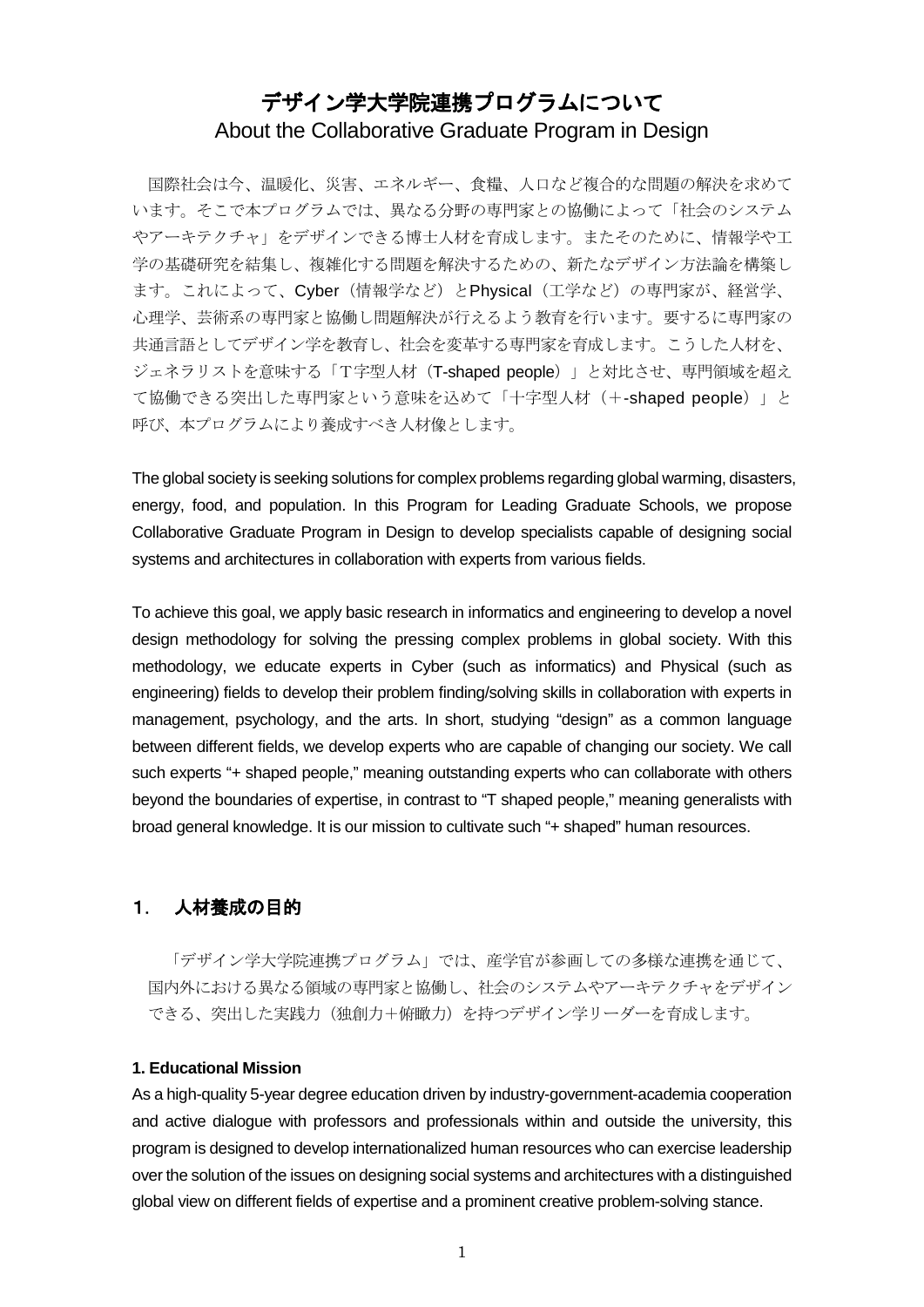#### 2. アドミッション・ポリシー

幅広い知識と深い専門性、柔軟な思考力、強い意志と実行力を併せ持ち、社会の様々な 場面においてリーダーとして活躍する人材を養成することは、京都大学の使命であるととも に、産学官各界ひいては社会全体の強い要請でもあります。

この要請に応えるために、本プログラムを通じて修得すべき知識と能力は以下のとおり です。

- 情報学、機械工学、建築学、経営学、心理学のいずれかを主領域とするデザイン学領域 科目を学修するとともに、他の領域を副領域として学修することにより得られる、複数 の領域に跨る課題解決のための専門知識。
- 領域横断的なデザイン学共通科目を学修することにより得られる、複合的な課題解決の ためのデザイン方法論。
- 社会の実問題を捉える問題発見型演習(FBL)と問題解決型演習(PBL)、海外インターンシ ップ、フィールドインターンシップなどによって鍛えられる、専門領域を超えて協働に 取り組む能力。
- 複合的かつ実践的な課題について研究し学位論文にまとめることを通じて、実社会から の要求に応えられ、新しい社会のシステムやアーキテクチャを創出できる能力。
- 国際的かつ学際的な問題解決に寄与するためのリーダーシップとコミュニケーション 能力。

#### **2. Admissions Policy**

Fostering human resources with a broad-based knowledge and a specific expertise, combined with flexible thinking, determination and the ability to take action, ready to lead in every area of society, is one of the missions of Kyoto University, and an essential requirement in all areas of society, including industry, government and academia.

The Collaborative Graduate Program in Design will cultivate human resources who are able to:

- Exhibit knowledge of advances and developments of design in their domains either of informatics, mechanical engineering, architecture, management or psychology as well as demonstrate knowledge of research in related fields and disciplines other than their own domain field.
- Comprehend and effectively employ appropriate design methodologies for solving complicated problems based on a broad awareness and knowledge learned from transdisciplinary fields.
- Develop and maintain effective relationships with colleagues working in a collaborative environment that are cultivated through engagements in the courses of PBL (Problem Based Learning) and/or FBL (Field-Based Learning), and through doing research internship and field internship.
- Advance knowledge through original research of Ph.D. work proactively reacting to newly identified needs and aiming to resolve real complex problems of the society and understanding the potential impact of research on the issues of designing social systems and social architectures.
- Effectively use and decide on appropriate forms and levels of communication and exercise leadership over the solution of the global and inter-disciplinary issues.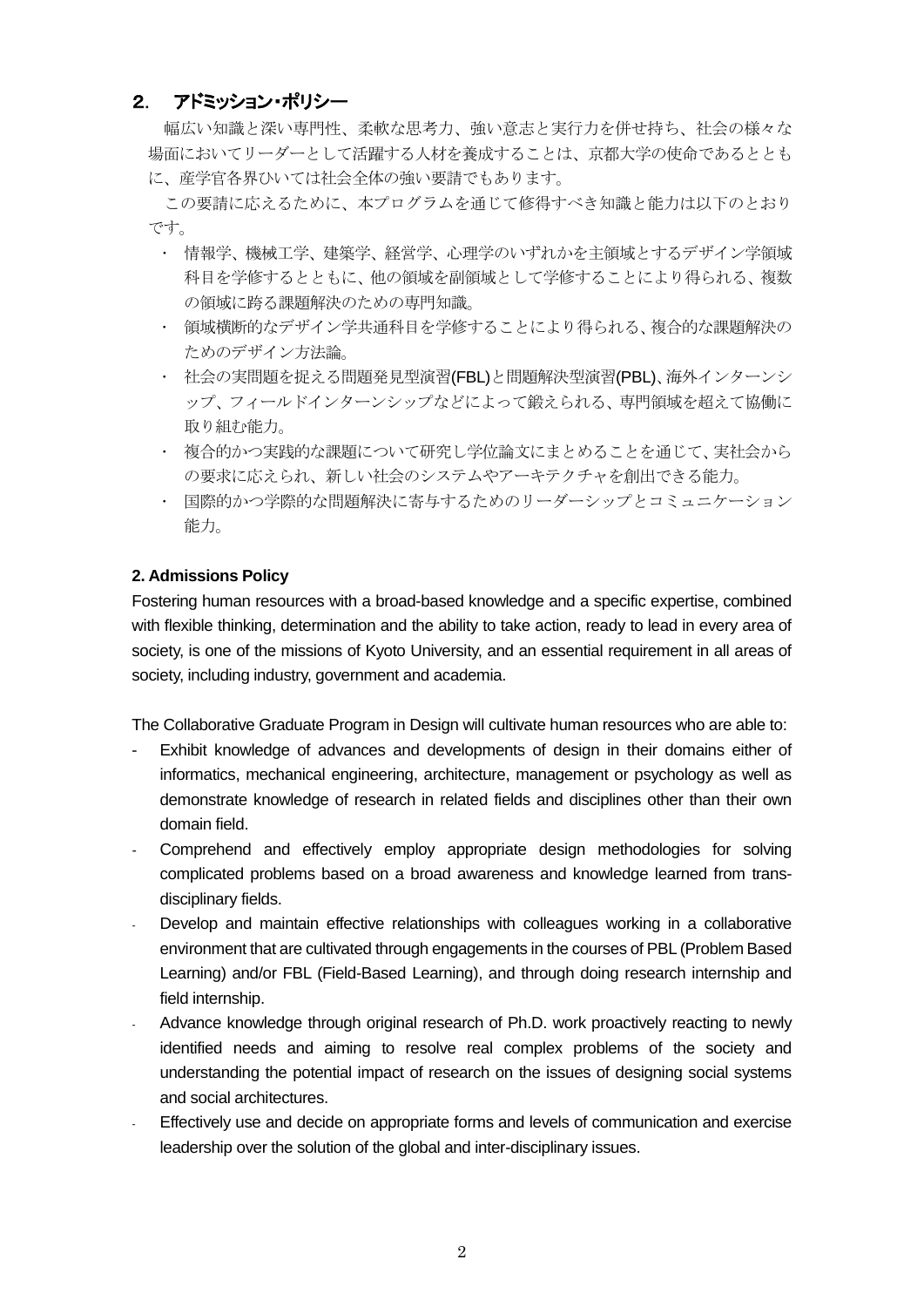本プログラムでは、上記の知識と能力の修得に強い意欲をもち、デザイン学の修得と実践的 な研究に適した学生を選抜します。選抜に際しては、語学力、コミュニケーション力、企画力、 実行力や、これまでの社会活動等を勘案します。

本プログラムには、表1のいずれかの研究科・専攻の博士前期課程(修士課程)あるいは前 期後期一貫の博士課程に入学した者が応募できます。

5年一貫の博士課程にチャレンジし、グローバルリーダーを目指す優秀な若者の成長と活躍 を期待しています。

| 教育学研究科  | 教育科学専攻                                         |
|---------|------------------------------------------------|
| 工学研究科   | 建築学専攻、機械理工学専攻、マイクロエンジニアリング専攻、<br>航空宇宙工学専攻      |
| 情報学研究科  | 知能情報学専攻、社会情報学専攻、数理工学専攻、<br>システム科学専攻、通信情報システム専攻 |
| 経営管理教育部 | 経営管理専攻                                         |

表 1 デザイン学大学院連携プログラムに参画している研究科・専攻

This program welcomes able young students who operate in an independent and self-directed manner, showing initiative to accomplish clearly defined goals of design, and understanding the relevance of research to society and the potential impact of research on the real world. Selection of participants is based on factors such as the applicant's language proficiency, communication skills, ability to plan and implement projects, and experience in community-based activities.

Candidates for the program are selected from among students enrolled in the graduate schools and departments listed in Table 1 below.

We look forward to the growth and success of our young, aspiring students as they embark upon the challenges of this five-year program and the path to becoming tomorrow's global leaders.

|                   |  | Table 1: Graduate schools and departments/divisions involved in the Collaborative Graduate |  |  |
|-------------------|--|--------------------------------------------------------------------------------------------|--|--|
| Program in Design |  |                                                                                            |  |  |

| <b>Graduate School of Education</b>   | Division of Educational Studies                                                                                                                                                                         |
|---------------------------------------|---------------------------------------------------------------------------------------------------------------------------------------------------------------------------------------------------------|
| <b>Graduate School of Engineering</b> | Dept. of Architect and Architectural Engineering<br>Dept. of Mechanical Engineering and Science<br>Dept. of Micro Engineering<br>Dept. of Aeronautics and Astronautics                                  |
| Graduate School of Informatics        | Dept. of Intelligence Science and Technology<br>Dept. of Social Informatics<br>Dept. of Applied Mathematics and Physics<br>Dept. of Systems Science<br>Dept. of Communications and Computer Engineering |
| Graduate School of Management         | All departments                                                                                                                                                                                         |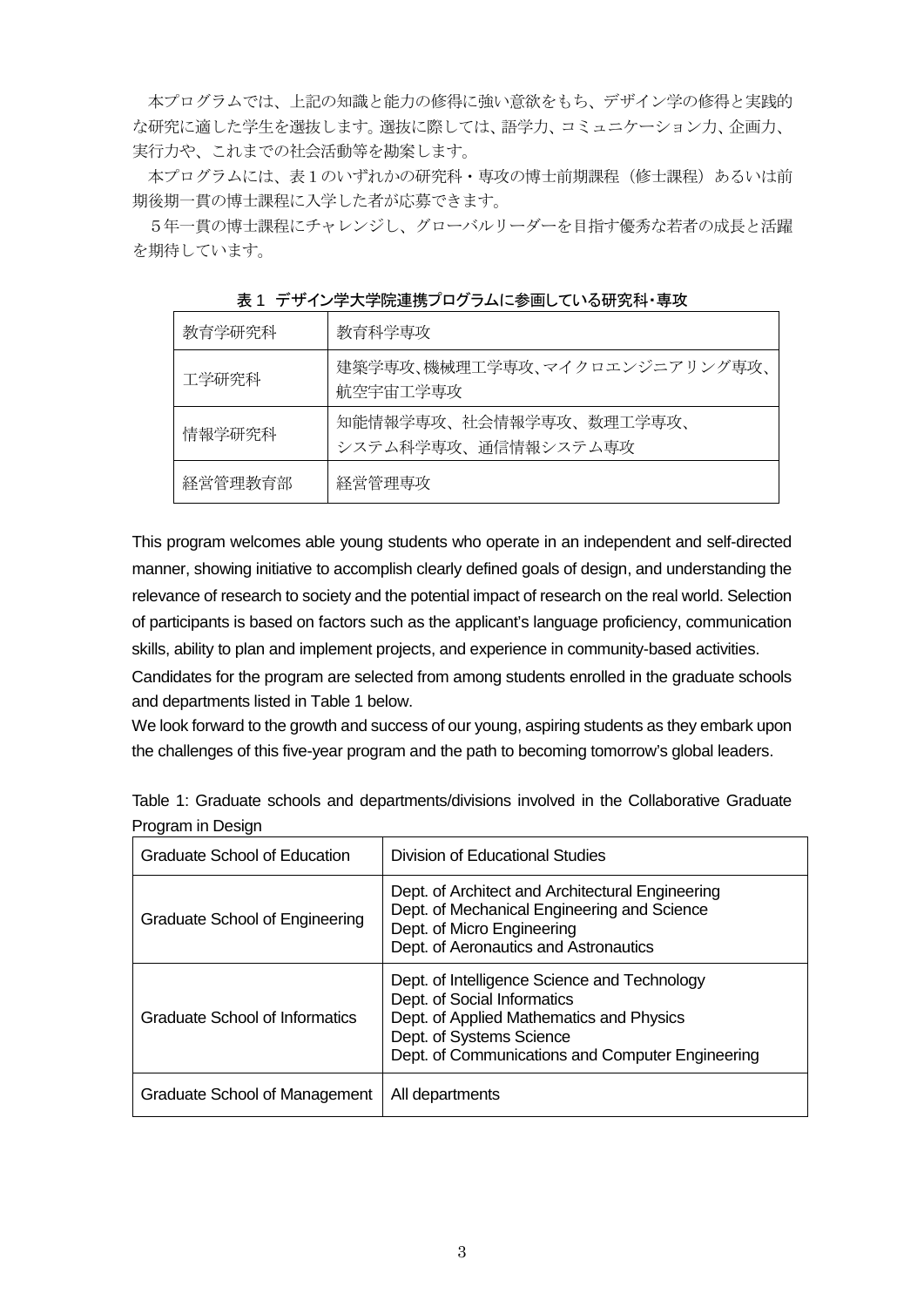#### 3. カリキュラム

(1)5年一貫プログラム

本プログラムは、高度な専門性と俯瞰力を備えることを目的としているために、5年間 のプログラムになっています。

本プログラムを修了したことにより授与する博士学位は、情報学研究科においては「博 士(総合学術)」、工学研究科、教育学研究科においては既存学位、すわなち、それぞれ「博 士(工学)」、「博士(教育学)」です。既存学位の場合には、学位記に本プログラムの修了 を記載します。

(2)予科

プログラム履修者(予科)は入学後の半期の間に、所属研究科の課程の履修を進めると ともに、本プログラムの目的と内容を理解し、自らの能力と適性を確かめます。

そこで、4月にプログラム履修者(予科)を募集し、原則として5月~9月に予科を設 けます。9月末に20名をプログラム履修者として選抜し、10月から本格的にこのプロ グラムに参加することとなります。

また、募集年度の情報学研究科10月入学者については、10月にプログラム履修者(予 科)を募集し、原則として11月~翌年3月に予科を設け、翌年3月末に若干名を選抜し、 翌年4月から本格的にこのプログラムに参加することとなります。なお、修士課程に10 月入学した学生が翌年4月の募集に応募した場合は、標準的に要する修了期間は、入学後 5.5 年です。

#### **3. Curriculum**

(1) Five-year Program

The program spans five years in order to foster a high level of expertise and a holistic perspective.

The academic degrees awarded to students in this program are as follows: a Doctorate degree (Ph.D.) in recognition of the completion of the Doctorate Program of Graduate School of Informatics, a Doctor of Engineering in recognition of the completion of the Doctorate Program of Graduate School of Engineering, or a Ph.D. in Education in recognition of the completion of the Doctorate Program of Graduate School of Education. The diplomas for the latter two will be annotated to indicate completion of the program.

(2) Preparatory Course

During the first semester after enrollment, Preparatory Course Students are required to attend classes of their respective graduate school, understand the objectives and content of the program, and decide if the program is suitable to their abilities and aptitudes.

Preparatory Course Students will be recruited in April and will attend, as a general rule, Preparatory Courses from May to September. At the end of September, 20 of those students will be selected to proceed as official program students (Regular Course Students) from October.

Students enrolled in the Master's program of the Graduate School of Informatics from October will be recruited to the program in October and will attend Preparatory Courses from November to March of the following year. A few number of students will be selected at the end of March to proceed as official program students from April. However, if a Master's program student enrolled in October chooses to apply for the Preparatory Course in April of the following year, it will generally take 5.5 years from enrollment to complete the program.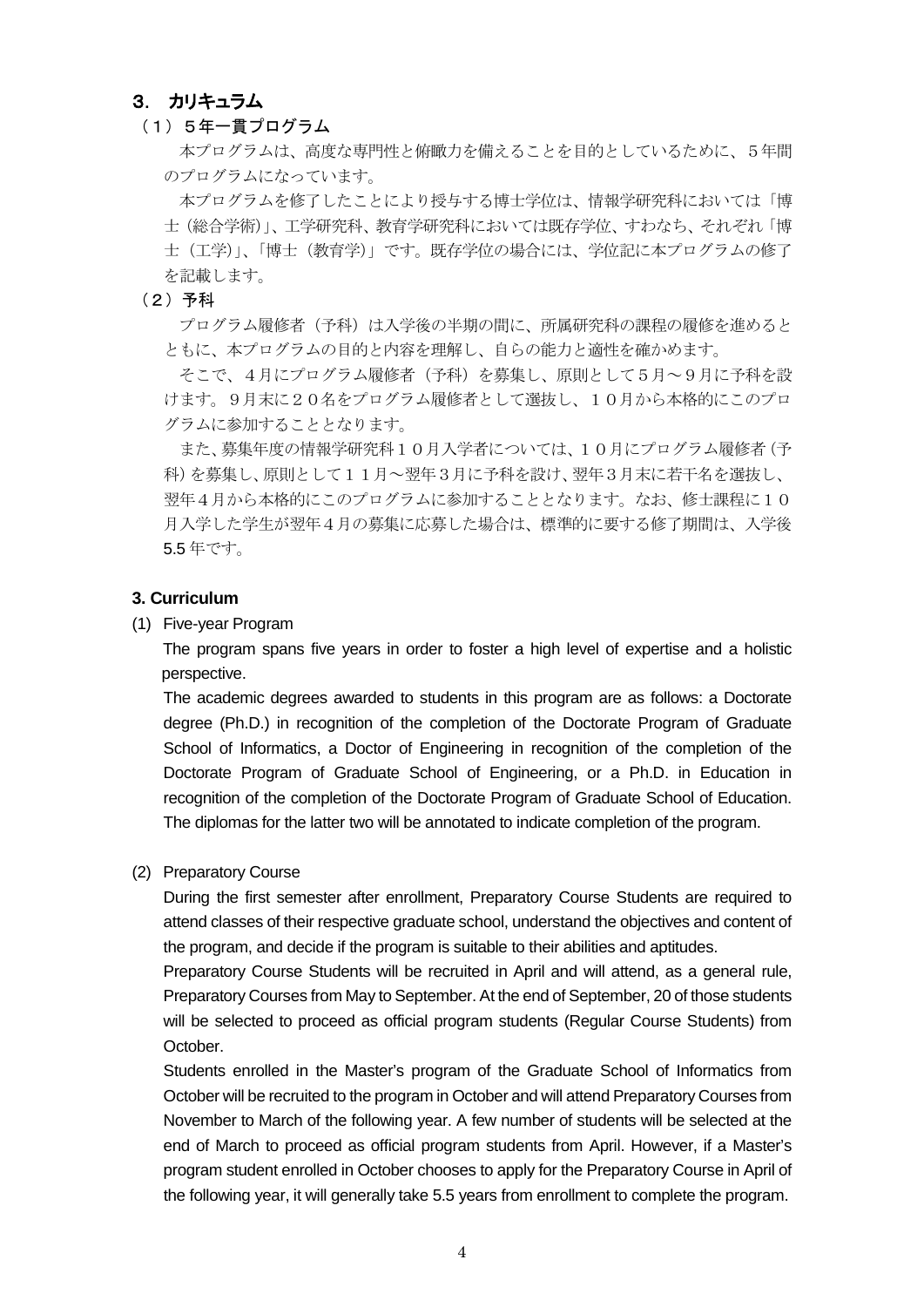#### Ⅰ.募 集 人 員

プログラム履修者 (予科) 若干名 プログラム履修者 (本科) 若干名

#### **I. Recruitment Capacity**

Preparatory Course: A few number of students Regular Course: A few number of students

#### Ⅱ.出 願 資 格

平成27年10月に情報学研究科、下記専攻の修士課程へ入学した者。 情報学研究科 知能情報学専攻・社会情報学専攻・数理工学専攻・システム科学専攻・ 通信情報システム専攻

#### **II. Eligibility to Apply**

Candidates for the program must be enrolled in one of the departments listed below in the Graduate School of Informatics as of October 2015:

Graduate School of Informatics

Dept. of Intelligence Science and Technology, Dept. of Social Informatics, Dept. of Applied Mathematics and Physics, Dept. of Systems Science, Dept. of Communications and Computer Engineering

#### Ⅲ.出願書類等 (\*印は、募集要項に所定用紙が添付されている)

提出書類は日本語または英語で作成すること。日本語あるいは英語でない書類には、日本語 訳あるいは英語訳を添付すること。

- ① 願書\*
- ② 志望調書\*
- ③ 出身大学の学業成績証明書

**III. Application Package** (forms marked with \* are included with these Application Guidelines)

Prepare each form in Japanese or English. When submitting documents in other languages, please attach a translation in Japanese or English.

- 1. Application form\*
- 2. Statement of purpose\*
- 3. Transcript from previous college/university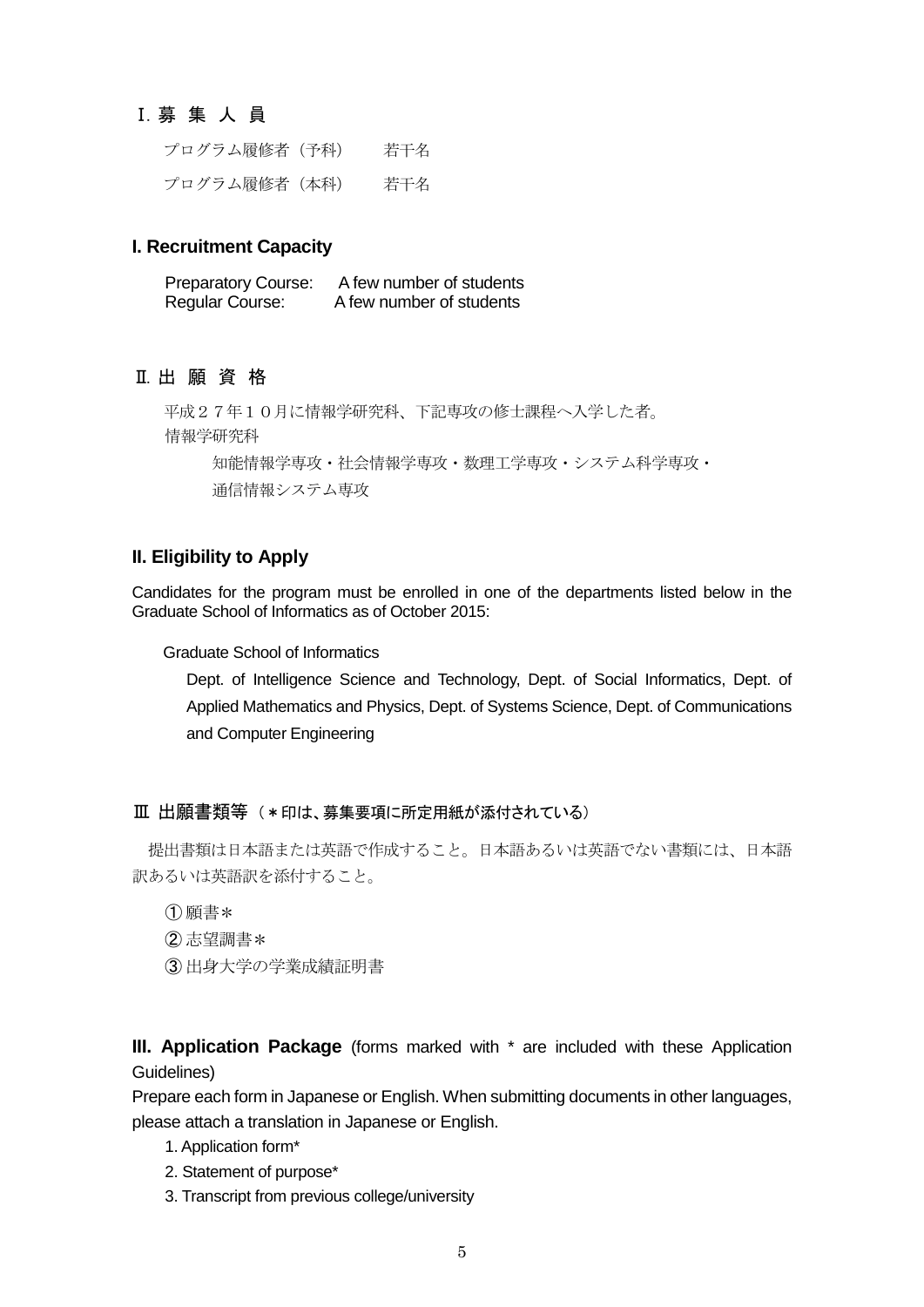#### Ⅳ.出 願 手 続

1 出願者は、出願書類等を次の提出先(受付場所)へ持参または、郵送により提出するこ と。郵送の場合は、封筒の表に「出願書類在中」と朱書し、必ず書留速達便とし、郵送 先へ郵送すること。なお、提出された出願書類に不備があれば、こちらから問い合わせ ることがある。

#### 2 他のリーディング大学院プログラムとの併願は認めない。

#### 【出願書類等受付日】

平成27年10月14日(水)~10月20日(火) 受付時間:午前9時から午後5時まで(正午から午後1時の間を除く)。 ※ 郵送による受付は、10月20日(火)午後5時までの 到着分とする。 【提 出 先】 (受付場所) 京都大学学際融合教育研究推進センター デザイン学ユニット事務室 (京都大学東一条館 B1) (郵送先)〒606-8306 京都市左京区吉田中阿達町1 京都大学東一条館

京都大学学際融合教育推進センター デザイン学ユニット事務室 宛

TEL  $(075)$  762-2085

#### I**V. Application Procedure**

1. Submit your application package in person or by mail to the office described below. When sending by mail, write "Application inside" in **red ink** on the front of the envelope and send it by **registered express mail** only. The office may contact you if your application package is incomplete.

#### 2. **Co-application to other programs under the Program for Leading Graduate Schools is not permitted**.

#### **Application submission**

Application period: October 14 (Wed) – 20 (Tue), 2015 Hours: 9 a.m.–noon and 1–5 p.m. Applications sent by campus or regular mail must arrive by 5 p.m. on October 20.

#### **Submission location**

Unit of Design Administration Office

Kyoto University Higashi-Ichijo Bldg. (basement) The Center for the Promotion of Interdisciplinary Education and Research, Kyoto University

Mailing address: Unit of Design Administration Office C-PIER, Kyoto University Kyoto University Higashi-Ichijo Bldg. 1 Yoshida Nakaadachi-cho, Sakyo-ku Kyoto 606-8306 Tel: (075) 762-2085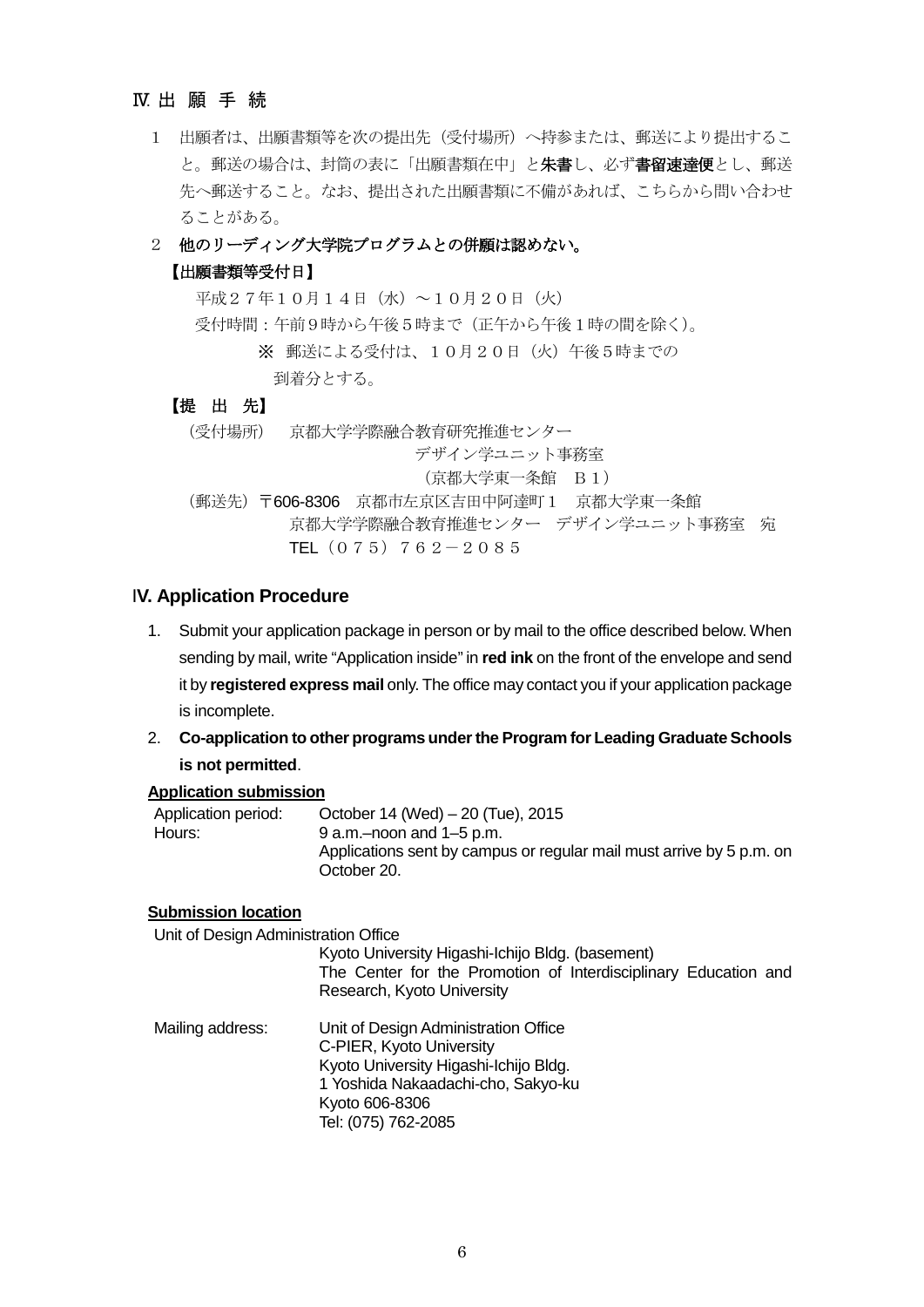#### Ⅴ.プログラム履修者(予科)選抜方法及び審査日程

履修者(予科)の選抜は、願書、志望調書、出身大学の学業成績証明書等による書類審査に よって選抜する。

ただし、必要に応じて面接審査を行うことがある。面接審査を行う場合の面接審査の日程は、 10月21日(水)までに願書に記載のメールアドレスに通知する。 面接は、10月22日(木)又は23日(金)18時に実施する。

#### **V. Preparatory Course Student Selection Process/Schedule**

Selection of Preparatory Course students will be based on evaluation of the application form, statement of purpose, and transcript from previous college/university. If deemed necessary, applicants may also be asked to undergo an interview. Applicants will be informed of the detailed schedule by Wednesday, October 21, 2015 via e-mail sent to the address listed on their application. Interviews will be conducted at 18:00 on October 22 (Thu) or 23 (Fri) .

#### Ⅵ.プログラム履修者(予科)の発表

プログラム履修者(予科)の発表は、11月中旬までにデザイン学大学院連携プログラムホ ームページにおいて行う。

#### **VI. Announcement of Students Selected for Preparatory Course**

The students selected for the Preparatory Course will be announced on the Program's website by mid-November, 2015.

#### Ⅶ.プログラム予科について

10月募集のプログラム履修者については、原則として11月~翌年3月に予科を設け、3 月末までに履修者(予科)の中から若干名をプログラム履修者(本科)として選抜し、4月か ら本格的にこのプログラムに参加することとなる。

※ デザイン学予科の期間中に本プログラムの履修を辞退する場合は、書面(様式自由、署 名または捺印すること)にて、デザイン学ユニット事務室に届け出ること。

#### **VII. About the Preparatory Course**

Students enrolled from October will attend Preparatory Courses during the months of November 2015 to March 2016. Only a few students will be selected from the Preparatory Course Students by the end of March to proceed as official program students (Regular Course Students) from April.

Note: Students who will withdraw from the program during the Preparatory Course period need to submit a signed written statement (no specific format) to the Unit of Design Administration Office.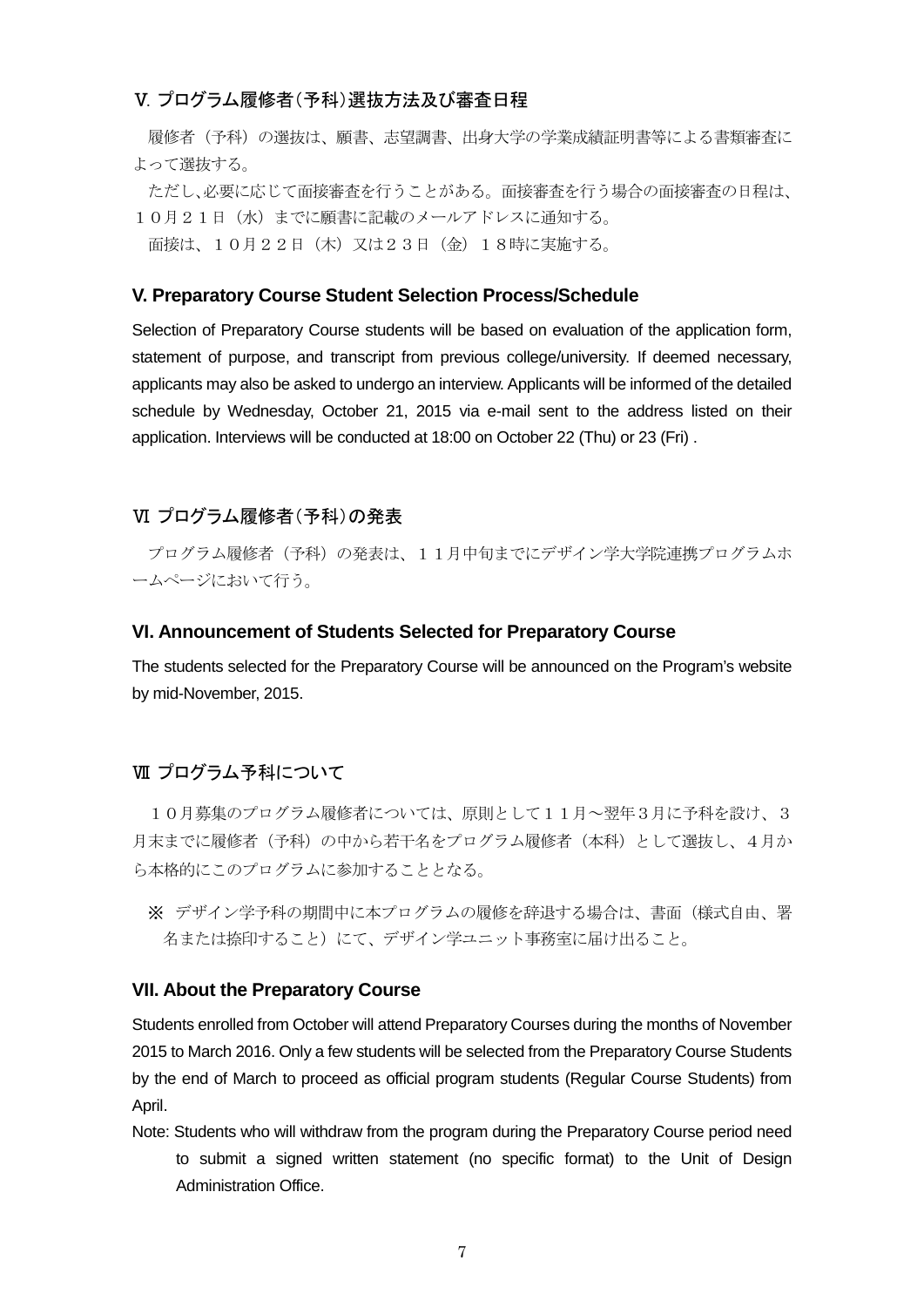#### Ⅷ.プログラム履修者(本科)の選抜方法

平成28年2月末から3月初めにプログラム履修者(予科)からプログラム履修者(本科) を選抜する。

選抜の際の判断材料は、以下のとおりである。

- (1)デザイン学予科での履修状況
- (2)デザイン学予科での課題提出状況
- (3)デザイン学大学院連携プログラム主催による研究発表会、セミナー、スクール等の 実績
- (4) TOEFL/TOEIC/IELTS の成績 \*

(TOEFL/TOEIC/IELTS テスト受験に関する注意事項)

- ① ペーパー版 TOEFL(TOEFL PBT)、インターネット版 TOEFL(TOEFL iBT)のいず れかの受験者用控えスコア票(Examinee's Score Record)の原本、TOEIC の個人 用公式認定書の原本、または IELTS の公式成績証明書の原本(いずれもコピー不 可)を本科生の出願時に提出すること。
- ② 出願者が受験した所属研究科等入学試験出願締切日の2年前から、本科生の出 願の締切日までに受験した TOEFL/TOEIC/IELTS テストのスコア票に限り提出が 可能である。団体試験用の TOEFL ITP のスコア票やカレッジ TOEIC 等の団体特別 受験制度(IPテスト)は受け付けないので注意すること。
- ③ 提出したスコア票の原本は、後日返却する。
- ④ TOEFL、TOEIC、IELTS を合わせて複数回受験している場合、そのうちいずれか1 つのスコア票を提出すること。
- \* 大学院入試科目に課していない教育学研究科大学院生は、指導教員の推薦書をもっ て替えることができる。

#### **VII. Regular Course Student Selection Process**

Regular Course candidates will be selected from among Preparatory Course Students from late February until early March, 2016. The following factors will determine final selection.

- (1) Preparatory Course attendance
- (2) Completion of Preparatory Course assignments
- (3) Participation and performance in the Program's research presentation workshops, seminars, and schools, etc.
- (4) TOEFL/TOEIC/IELTS results\*

Keep in mind the following points.

- ①. At the time of Regular Course candidacy, submit the original copy of the Examinee's Score Record for either paper-based TOEFL (TOEFL PBT) or Internet-based TOEFL (TOEFL iBT), or the original copy of the individual official score certificate for TOEIC, or the original copy of official test report form for IELTS.
- ②. Test scores of TOEFL/TOEIC/IELTS dated from two years before the graduate school entrance exam application deadline date till the Regular Course application deadline date will be accepted. Be aware that the institutional test scores of TOEFL ITP (institutional testing program) and College TOEIC are not accepted.
- ③. The submitted original copy of test scores will be returned at a later date.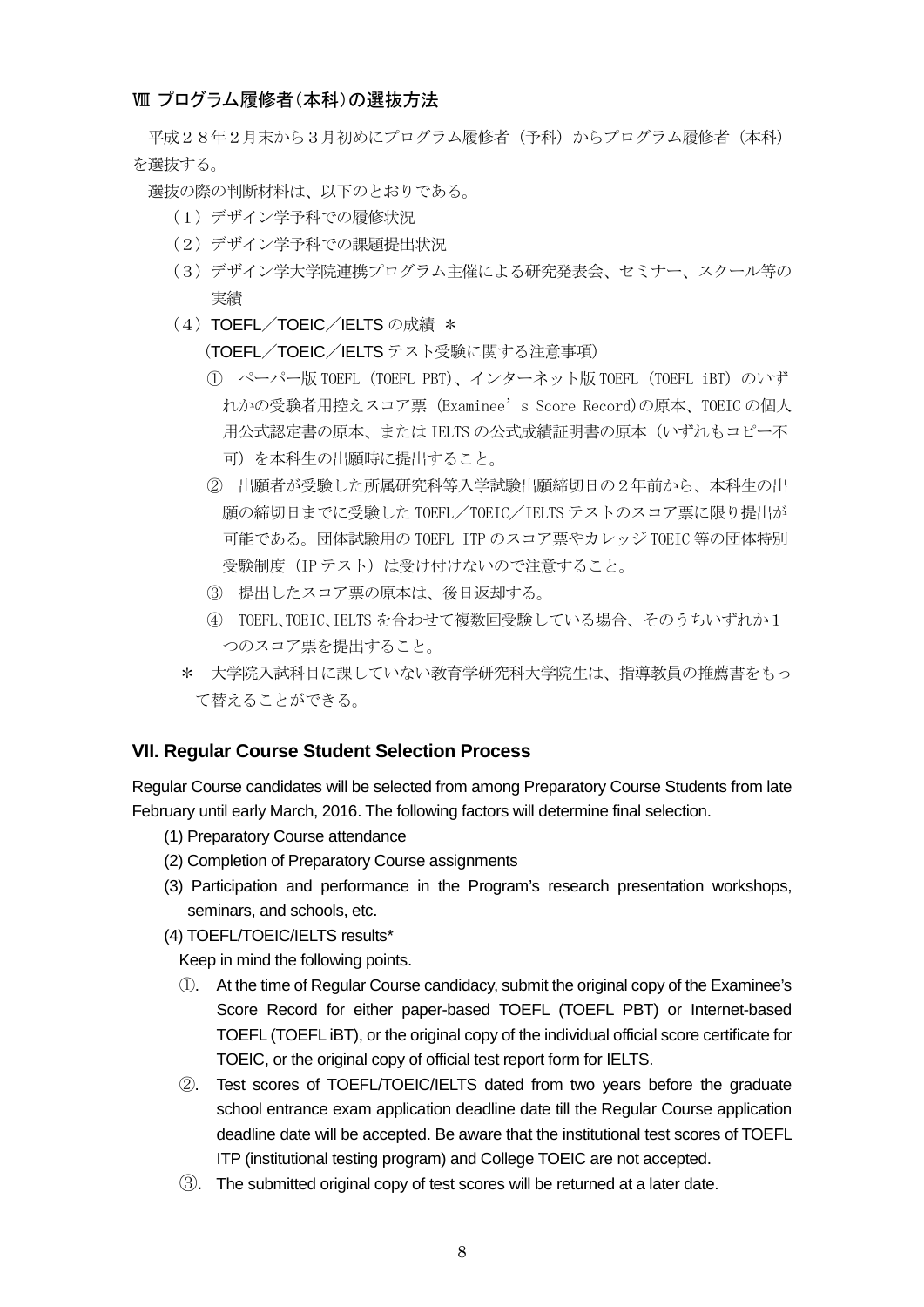④. If you have taken multiple TOEFL/TOEIC/IELTS tests, submit only one of the test scores.

\*Students enrolled in the Graduate School of Education, which does not require TOEFL/TOEIC/IELTS scores for admission, can submit a recommendation letter from their adviser in lieu of the test scores.

#### Ⅸ.プログラム履修者(本科)の発表

プログラム履修者(本科)の発表は平成28年3月末までにデザイン学大学院連携プログラ ムホームページにおいて行う。

プログラム履修者(本科)として選ばれた者は、4月以降、所属研究科の修了要件を満たす よう単位等を修得しつつ、デザイン学連携大学院プログラムを本格的に履修することとなる。

#### **IX. Announcement of Students Selected for Regular Course**

The students selected for the Regular Course will be announced on the Program's website by the end of March 2016.

In April 2016, the selected students will officially commence the Collaborative Graduate School in Design program while acquiring the credits required to complete their graduate school.

#### Ⅹ.個人情報の取扱いについて

出願書類等に記載されている個人情報は、プログラム履修者の選考及び受入れ準備等の目 的において利用する。

#### **X. Personal Information**

Personal information provided in the application documents will be used for the purposes of the selection process and preparation for student enrollment..

| 平成 27年10月14日~10月20日 | 出願書類受付                             |
|---------------------|------------------------------------|
| 平成 27年10月22日~10月23日 | プログラム履修者(予科)の選抜<br>X必要に応じて面接審査を行う。 |
| 平成 27年11月中旬         | プログラム履修者(予科)の合格発表                  |
| 平成28年2月末から3月初め      | プログラム履修者(本科)の選抜                    |
| 平成28年3月末までに         | プログラム履修者 (本科)の合格発表                 |
| 平成 28年3月末           | デザイン学大学院連携プログラムガイダンス               |
| 平成 28年4月1日          | 平成28年度デザイン学大学院連携プログラム本科の<br>開始     |

#### Ⅺ.プログラム履修者(本科)決定までのスケジュール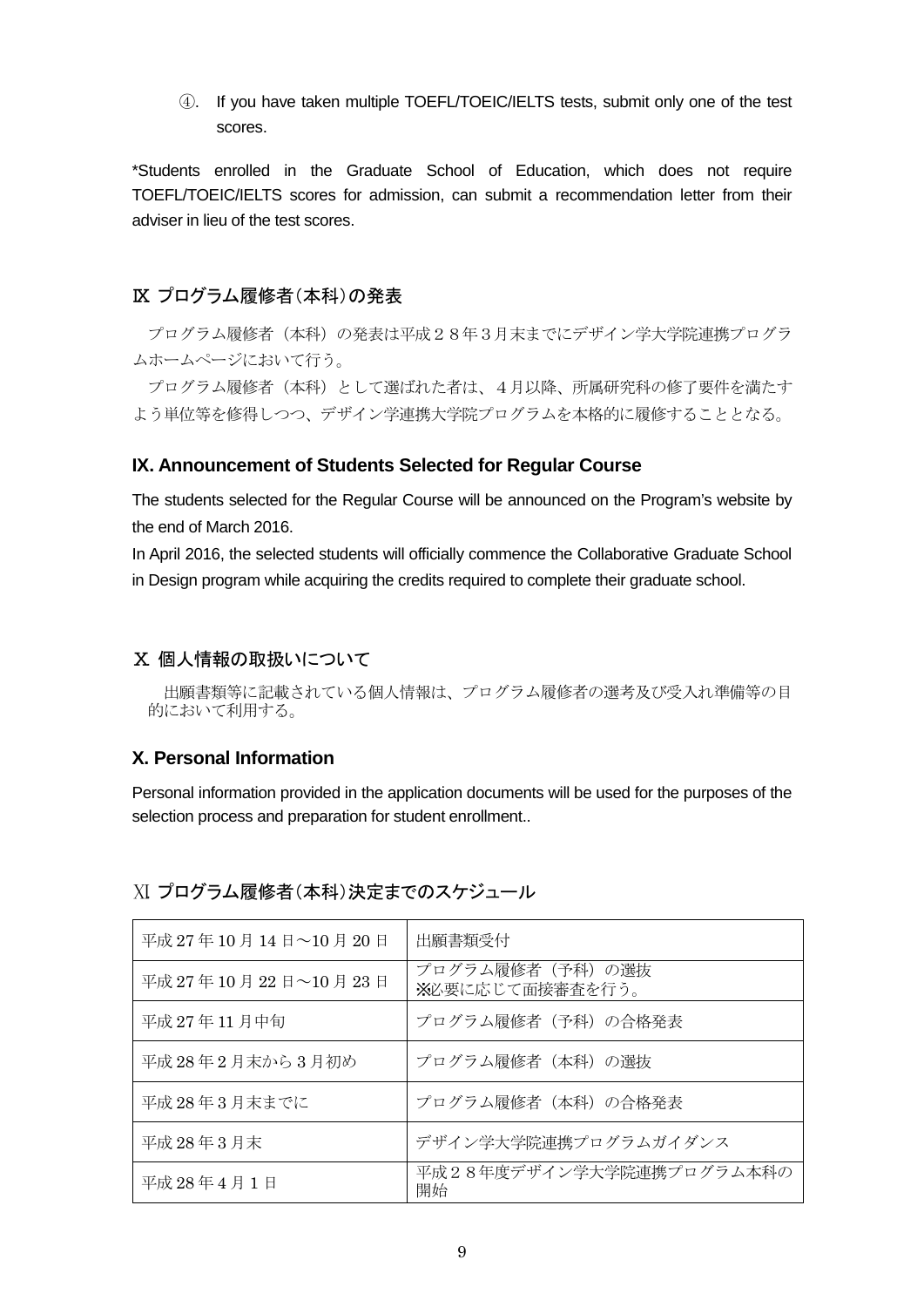#### XI. Application Schedule

| October 14-20, 2015               | Application period                                                                         |
|-----------------------------------|--------------------------------------------------------------------------------------------|
| October 22-23, 2015               | Selection of Preparatory Course candidates<br>(Interviews will be conducted, if necessary) |
| Mid-November 2015                 | Announcement of students selected for the Preparatory<br>Course                            |
| Late February - early March, 2016 | Selection of Regular Course candidates                                                     |
| By end of March 2016              | Announcement of students selected for the Regular<br>Course                                |
| End of March 2016                 | Collaborative Graduate Program in Design guidance                                          |
| April 1, 2016                     | Start of Program's Regular Course for 2016-2017<br>academic year                           |

#### Ⅻ.その他

【募集要項の請求・配布】

出願に際しては、所定の出願用書類が必要である。

9月1日(火)より、デザイン学ユニット事務室にて配布しているので、直接、窓口へ 申し出ること。

募集要項を郵送で請求する場合は、250円切手を貼付した返信用封筒(角2サイズ 24cmx34cm に住所·氏名·郵便番号を明記したもの)を同封のうえ、「京都大学デザイン 学大学院連携プログラム学生募集要項請求」と朱書し、【問合せ先】へ請求すること。

【問合せ先】(場所は下記案内図参照)

〒606-8306 京都市左京区吉田中阿達町1 京都大学東一条館 京都大学学際融合教育推進センター デザイン学ユニット事務室 宛 TEL  $(075)$  762-2085 E-mail:design.unit@mail2.adm.kyoto-u.ac.jp

〔 受付時間 平日:午前9時~午後5時〈正午~午後1時を除く〉 〕

平成27年9月

#### **XII. Additional Information**

#### **Application Guidelines**

The application form and other prescribed forms are included in the Enrollment Application Guidelines. Copies of the Guidelines can be obtained at the Unit of Design Administration Office starting on Tuesday, September 1.

To request a copy by mail, self-address a return envelope (*kaku* 2 size: 24 x 34 cm), affix ¥250 in postage, write "Request for Collaborative Graduate Program in Design Application Guidelines" in red ink on the envelope, and send it to the address below.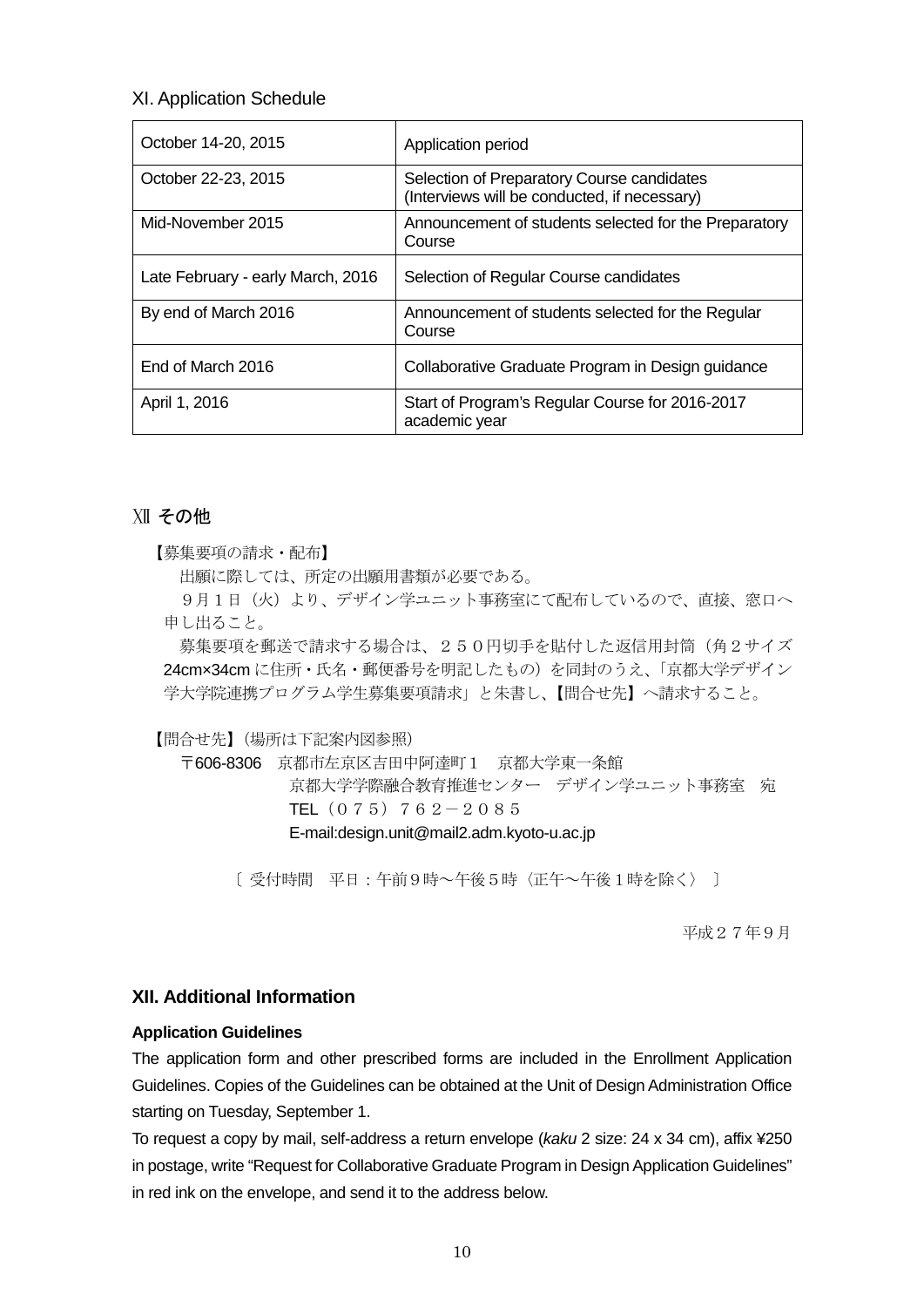**Contact** (Refer to map below for location) Unit of Design Administration Office C-PIER, Kyoto University Kyoto University Higashi-Ichijo Bldg. 1 Yoshida Nakaadachi-cho, Sakyo-ku Kyoto 606-8306 Tel: (075) 762-2085 E-mail:design.unit@mail2.adm.kyoto-u.ac.jp (Hours: Weekdays, 9 a.m.–noon and 1–5 p.m.)

September 2015



Higashi-Ichijo Bldg.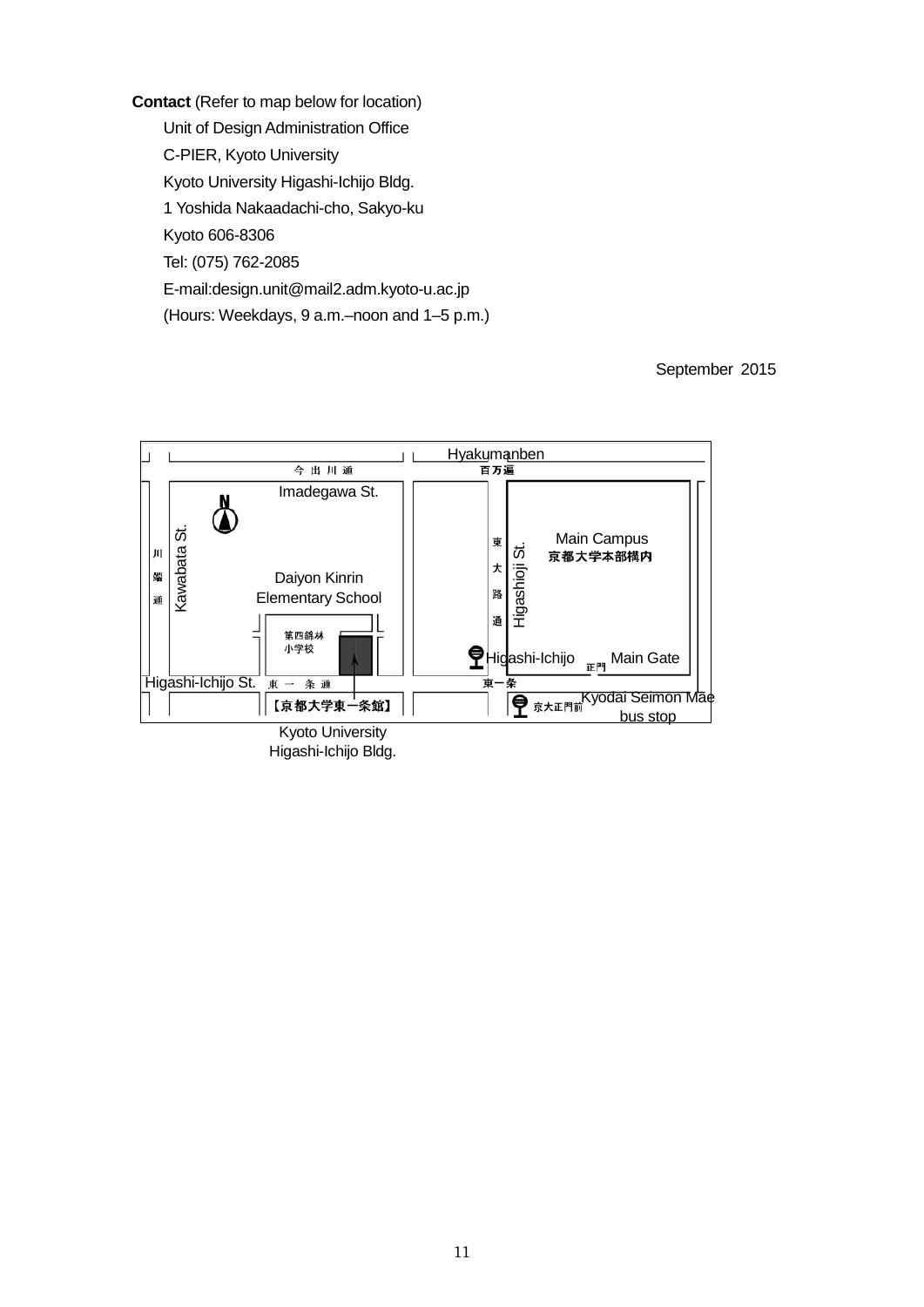| 受付番号            |  |
|-----------------|--|
| Receipt No      |  |
| (Office column) |  |

### 博士課程教育リーディングプログラム(複合領域型・情報) Program for Leading Graduate Schools(Multidisciplinary/Information)

|               | デザイン学大学院連携プログラム<br>Collaborative Graduate Program in Design                          |  |
|---------------|--------------------------------------------------------------------------------------|--|
| 写真貼付<br>Photo | 平成27年度 願書<br>Application for academic year 2015<br>(10月入学者用)<br>(October Enrollment) |  |

|                                   |                                                                                                                   |                | 記入年月日       | 月<br>2015 年            | $\boxminus$ |
|-----------------------------------|-------------------------------------------------------------------------------------------------------------------|----------------|-------------|------------------------|-------------|
|                                   |                                                                                                                   |                | Date        | (yyyy/mm/dd)           |             |
| フリガナ<br>Katakana for<br>your name |                                                                                                                   |                |             |                        |             |
| 氏名                                |                                                                                                                   |                |             | 甸                      |             |
| Full name                         |                                                                                                                   |                |             | Seal or signature      |             |
| 生年月日                              | 年<br>月<br>$\Box$                                                                                                  | 歳)<br>$\left($ | 国籍          |                        |             |
| Date of birth                     | yyyy/mm/dd (Age:                                                                                                  | $\lambda$      | Nationality |                        |             |
|                                   | 学生番号<br>Student ID.No.                                                                                            |                |             |                        |             |
|                                   | 研究科<br>Graduate school                                                                                            |                |             |                        |             |
| 所属<br>Affiliation                 | 専攻<br>Department                                                                                                  |                |             |                        |             |
|                                   | 指導教員の所属・役職・氏名<br>Academic supervisor                                                                              |                |             | 甸<br>Seal or signature |             |
|                                   | $\bar{T}$                                                                                                         |                |             |                        |             |
| 現住所<br><b>Address</b>             |                                                                                                                   |                |             |                        |             |
| 電話番号<br>Phone                     |                                                                                                                   |                |             |                        |             |
| E-mail                            | ※メール連絡時にファイルを添付する場合がありますので、考慮の上、メールアドレスを記載してください。<br>*Please note that we may send you email with attached files. |                |             |                        |             |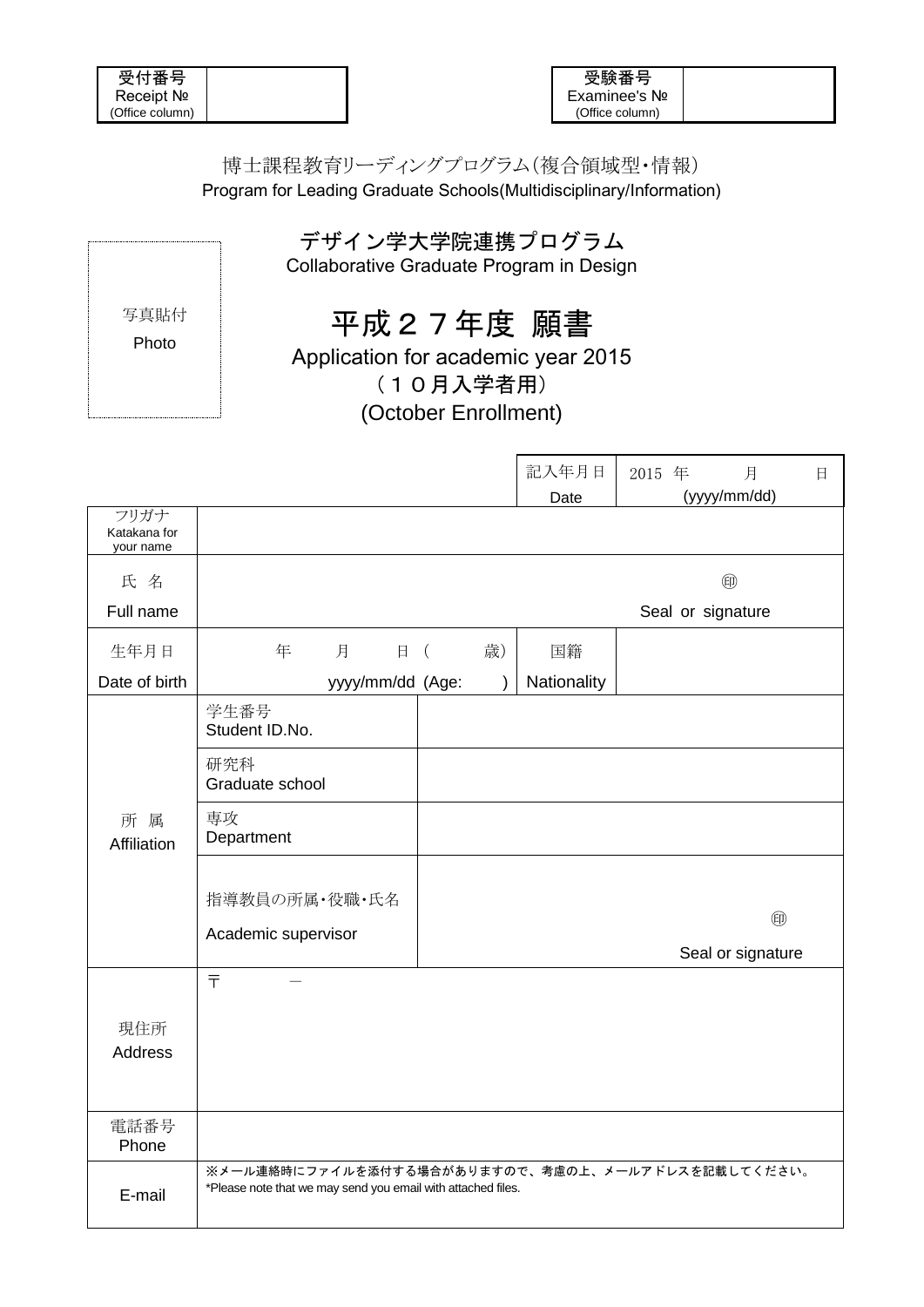| 【学 歴】 (高校卒業年月から記入してください。)<br>Education (including high school education) |    |                        |                                           |
|--------------------------------------------------------------------------|----|------------------------|-------------------------------------------|
| 学校名等 / School name                                                       |    | 在学期間(年月)               | Period(YYYY.MM)<br>$\sqrt{2}$             |
|                                                                          |    |                        |                                           |
|                                                                          |    |                        |                                           |
|                                                                          |    |                        |                                           |
|                                                                          |    |                        |                                           |
|                                                                          |    |                        |                                           |
|                                                                          |    |                        |                                           |
|                                                                          |    |                        |                                           |
| 【職歴】<br>Work Experience                                                  |    |                        |                                           |
| 在職期間 (年月日) / Period                                                      |    |                        | 勤務先名・所属·職名及び資格等 / Employer, position etc. |
|                                                                          |    |                        |                                           |
|                                                                          |    |                        |                                           |
|                                                                          |    |                        |                                           |
|                                                                          |    |                        |                                           |
| 【賞罰】<br>Awards and distinctions                                          |    |                        |                                           |
| / Date(YYYY.MM)<br>年月                                                    |    |                        | 事項 / Description                          |
|                                                                          |    |                        |                                           |
|                                                                          |    |                        |                                           |
| 【奨学金】受給実績(予定を含む。)<br>Scholarships (already effective or planned)         |    |                        |                                           |
| 支給機関<br>Issuing institution                                              | 期間 | Duration<br>$\sqrt{ }$ | 金額(月給)/Monthly amount                     |
|                                                                          |    |                        |                                           |
|                                                                          |    |                        |                                           |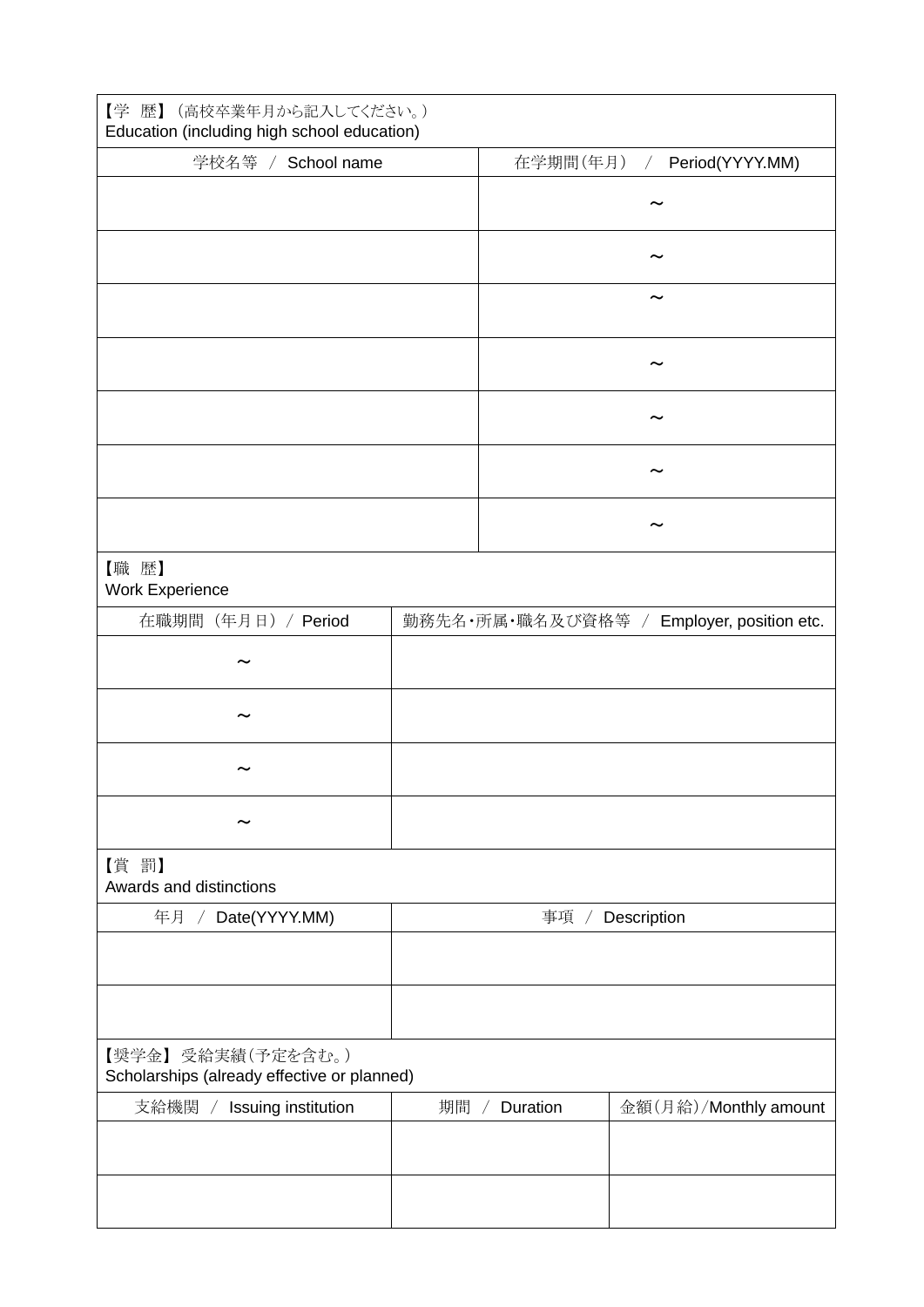| 受付番号            |  |
|-----------------|--|
| Receipt No      |  |
| (Office column) |  |

#### 博士課程教育リーディングプログラム(複合領域型・情報) Program for Leading Graduate Schools(Multidisciplinary/Information)

## デザイン学大学院連携プログラム

Collaborative Graduate Program in Design

## 志 望 調 書

### Statement of Purpose

※パソコンで作成し、印字したものも可 ※You may use PC to print

氏名 Full name

【志望の動機】(800 字程度) Reason and motivation for application to this program (approximately 400 words)